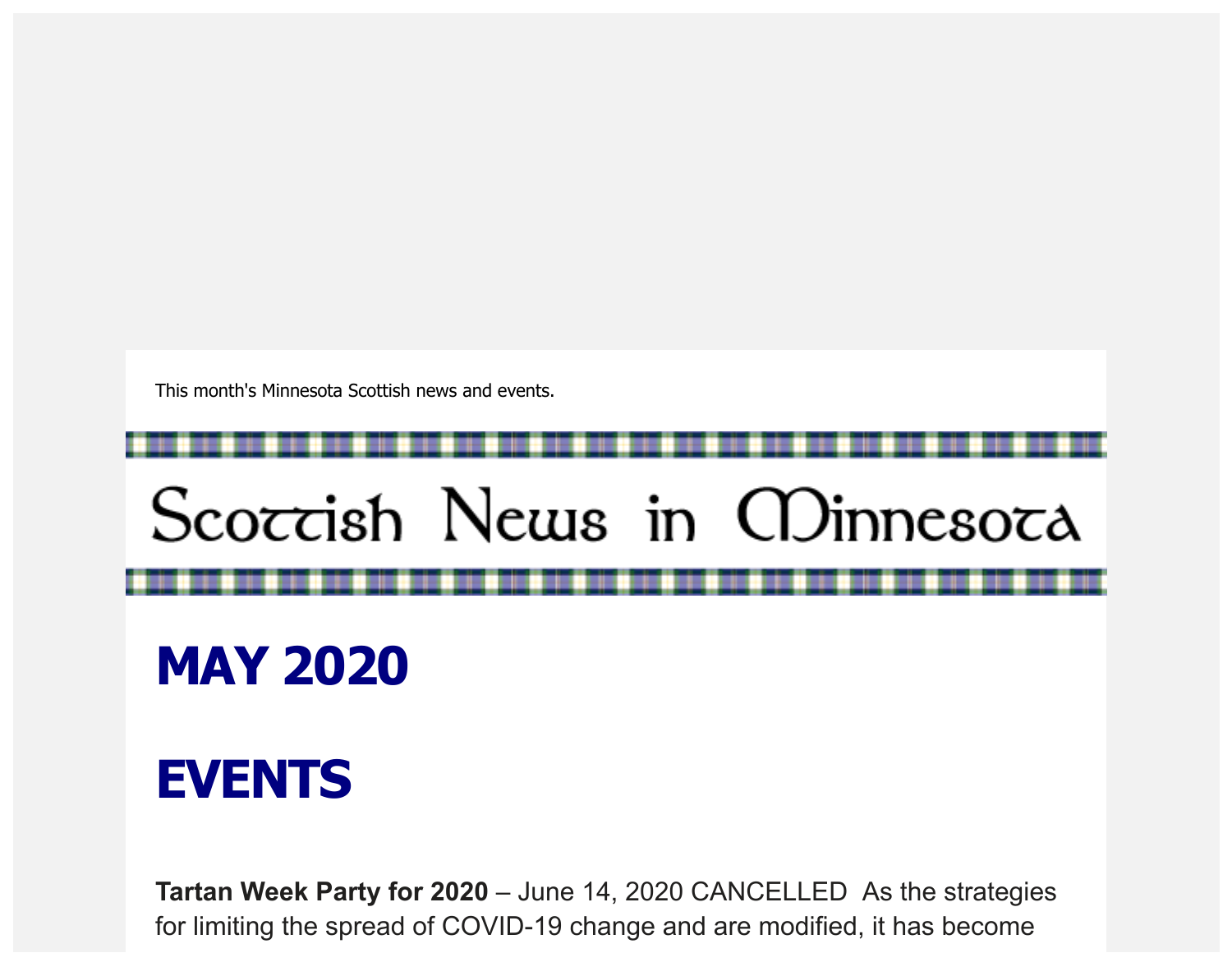clear that large gatherings of people will still be restricted probably into the summer season. Because of this situation, the committee has agreed that the "official" celebration at Surly Brewery will be cancelled. We hope to be able to gather for an **informal kilt crash** once the restrictions are lifted and raise a glass, toasting the Tartan at Surly Brewery. Please follow postings on Facebook for the Scottish American Center to be notified should an impromptu impulse rise up for an ale. In the meantime, we can all look forward to the 2021 Tartan Week celebrations, April 5-12, 2021.

**DSHA Highland Dance Competition** – June 2020 CANCELLED. Due to the uncertainty of current events, and the fact that we really don't know what will happen in the near future. The decision has been made to cancel the DSHA Highland Dance Competition this year. We will be back bigger and stronger next year. Look for more information on a get together later this summer. Thank you

**Minnesota Scottish Fair & Highland Games –** July 2020 CANCELLED The (MSF&HG) Board of Directors has voted to cancel the Minnesota Scottish Fair scheduled for July, 2020. The 2021 Minnesota Scottish Fair & Highland Games will be held on July 17, 2021 – we can't wait to see you then! As always, thank you for your continued support. Slàinte Mhath!